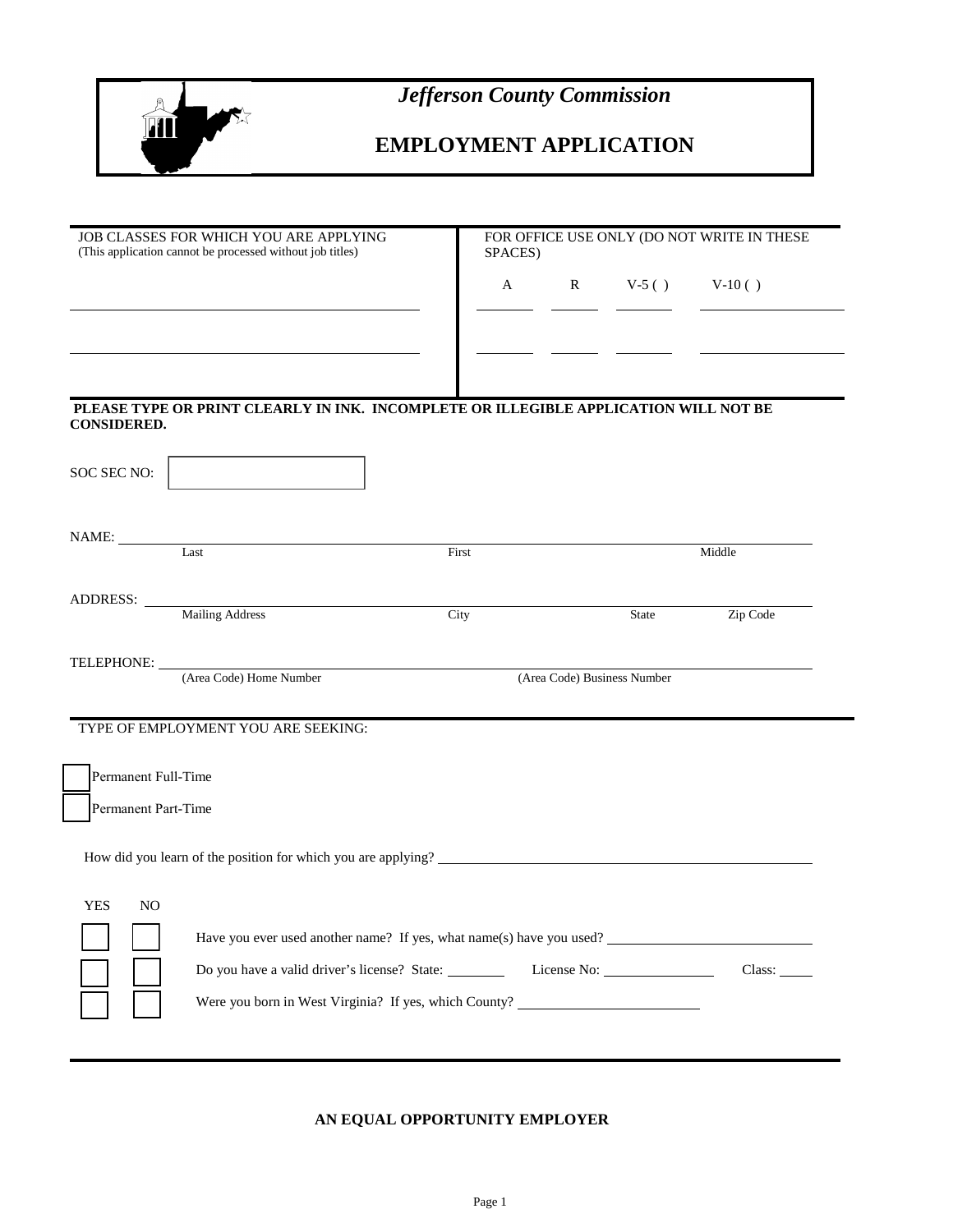### **EMPLOYMENT HISTORY**

Starting with your present or last employer, please account for your work experience. Please attach any supplemental information you think might be useful. However, be sure you fill out the application fully. RESUMES MAY BE ATTACHED BUT WILL NOT BE ACCEPTABLE AS A SUBSTITUTE FOR COMPLETING THIS SECTION.

| Employer Name & Address                             |                              | <b>Employer Phone Number</b>                     |                             |
|-----------------------------------------------------|------------------------------|--------------------------------------------------|-----------------------------|
| Type of Business                                    | Name and Title of Supervisor | Your Job Title or Occupation                     | Salary (Beginning / Ending) |
| <b>Employment Dates:</b>                            | <b>Employment Status</b>     |                                                  |                             |
| From<br>To                                          | Paid Employment:             | Full-Time<br>Part-Time                           | Number of Hours per Week:   |
| Month/Year<br>Month/Year                            | Volunteer:                   | Full-Time<br>Part-Time                           | Number of Hours per Week:   |
| Did You Supervise Employees?                        | Date You Began Supervising   | List Titles & Number of Employees You Supervised |                             |
| Yes<br>No                                           |                              |                                                  |                             |
| Detailed Description of Duties and Responsibilities |                              |                                                  |                             |
|                                                     |                              |                                                  |                             |
|                                                     |                              |                                                  |                             |
|                                                     |                              |                                                  |                             |
|                                                     |                              |                                                  |                             |
|                                                     |                              |                                                  |                             |
|                                                     |                              |                                                  |                             |
|                                                     |                              |                                                  |                             |
|                                                     |                              |                                                  |                             |
| Reason for Leaving                                  |                              |                                                  |                             |
|                                                     |                              |                                                  |                             |

| Employer Name & Address                             | <b>Employer Phone Number</b> |                                                  |                             |  |  |
|-----------------------------------------------------|------------------------------|--------------------------------------------------|-----------------------------|--|--|
| Type of Business                                    | Name and Title of Supervisor | Your Job Title or Occupation                     | Salary (Beginning / Ending) |  |  |
|                                                     |                              |                                                  |                             |  |  |
| <b>Employment Dates:</b>                            | <b>Employment Status</b>     |                                                  |                             |  |  |
| $\mathit{To}$<br>From                               | Paid Employment:             | Full-Time<br>Part-Time                           | Number of Hours per Week:   |  |  |
| Month/Year<br>Month/Year                            | Volunteer:                   | Full-Time<br>Part-Time                           | Number of Hours per Week:   |  |  |
| Did You Supervise Employees?                        | Date You Began Supervising   | List Titles & Number of Employees You Supervised |                             |  |  |
| Yes<br>No                                           |                              |                                                  |                             |  |  |
| Detailed Description of Duties and Responsibilities |                              |                                                  |                             |  |  |
|                                                     |                              |                                                  |                             |  |  |
|                                                     |                              |                                                  |                             |  |  |
|                                                     |                              |                                                  |                             |  |  |
|                                                     |                              |                                                  |                             |  |  |
|                                                     |                              |                                                  |                             |  |  |
|                                                     |                              |                                                  |                             |  |  |
| Reason for Leaving                                  |                              |                                                  |                             |  |  |
|                                                     |                              |                                                  |                             |  |  |

Attach additional sheets as necessary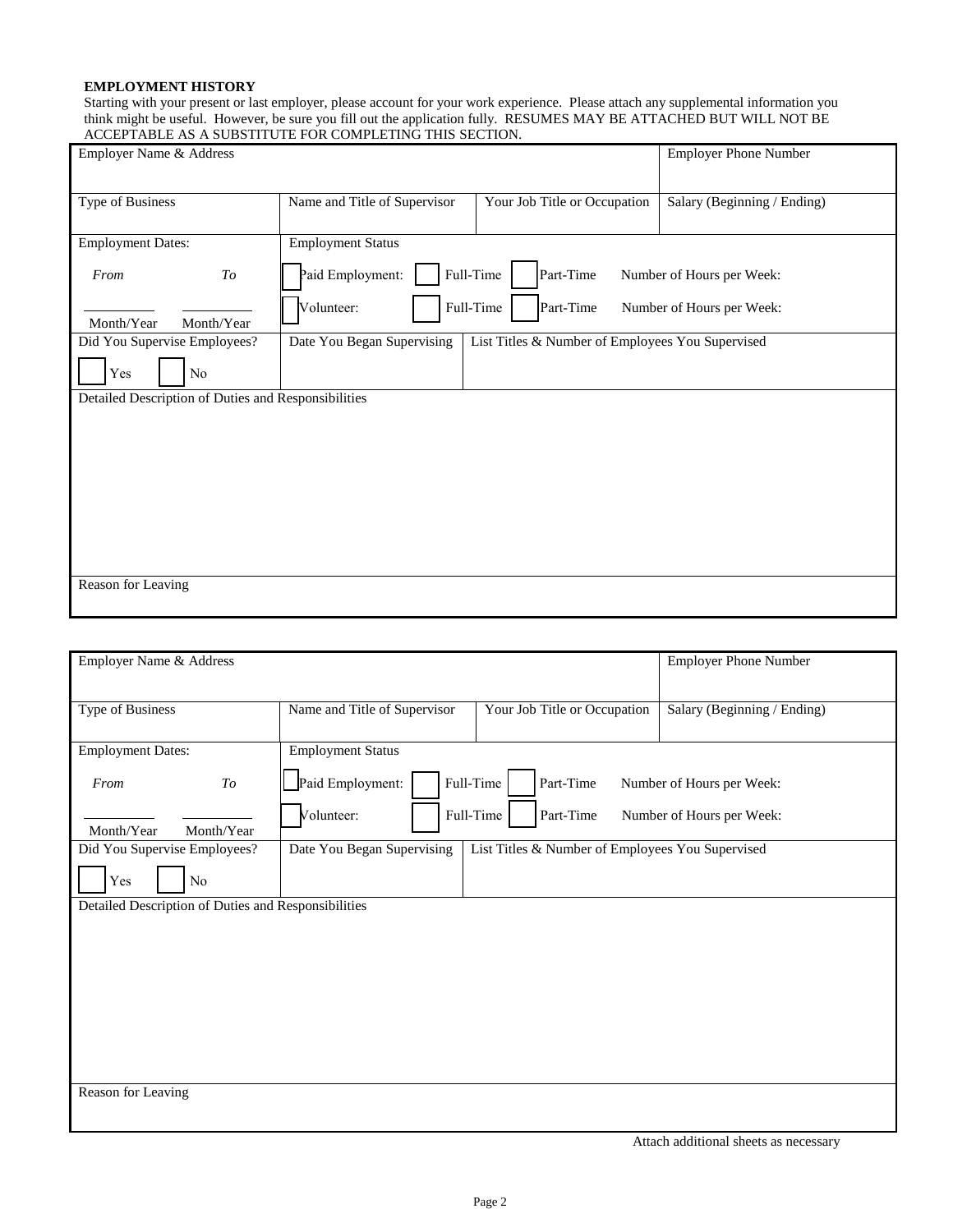| Employer Name & Address                             |               |                                                                                |                              |  | <b>Employer Phone Number</b> |
|-----------------------------------------------------|---------------|--------------------------------------------------------------------------------|------------------------------|--|------------------------------|
| <b>Type of Business</b>                             |               | Name and Title of Supervisor                                                   | Your Job Title or Occupation |  | Salary (Beginning / Ending)  |
| <b>Employment Dates:</b>                            |               | <b>Employment Status</b>                                                       |                              |  |                              |
| From                                                | $\mathit{To}$ | Paid Employment:                                                               | Full-Time<br>Part-Time       |  | Number of Hours per Week:    |
| Month/Year                                          | Month/Year    | Volunteer:                                                                     | Full-Time<br>Part-Time       |  | Number of Hours per Week:    |
| Did You Supervise Employees?                        |               | List Titles & Number of Employees You Supervised<br>Date You Began Supervising |                              |  |                              |
| Yes                                                 | No            |                                                                                |                              |  |                              |
| Detailed Description of Duties and Responsibilities |               |                                                                                |                              |  |                              |
|                                                     |               |                                                                                |                              |  |                              |
|                                                     |               |                                                                                |                              |  |                              |
|                                                     |               |                                                                                |                              |  |                              |
|                                                     |               |                                                                                |                              |  |                              |
|                                                     |               |                                                                                |                              |  |                              |
|                                                     |               |                                                                                |                              |  |                              |
|                                                     |               |                                                                                |                              |  |                              |
| Reason for Leaving                                  |               |                                                                                |                              |  |                              |
|                                                     |               |                                                                                |                              |  |                              |

| Employer Name & Address                             |                              |                                                  | <b>Employer Phone Number</b> |  |  |
|-----------------------------------------------------|------------------------------|--------------------------------------------------|------------------------------|--|--|
| Type of Business                                    | Name and Title of Supervisor | Your Job Title or Occupation                     |                              |  |  |
|                                                     |                              |                                                  |                              |  |  |
| <b>Employment Dates:</b>                            |                              | <b>Employment Status</b>                         |                              |  |  |
| $\mathit{To}$<br>From                               | Paid Employment:             | Full-Time<br>Part-Time                           | Number of Hours per Week:    |  |  |
| Month/Year<br>Month/Year                            | Volunteer:                   | Full-Time<br>Part-Time                           | Number of Hours per Week:    |  |  |
| Did You Supervise Employees?                        | Date You Began Supervising   | List Titles & Number of Employees You Supervised |                              |  |  |
| Yes<br>N <sub>o</sub>                               |                              |                                                  |                              |  |  |
| Detailed Description of Duties and Responsibilities |                              |                                                  |                              |  |  |
|                                                     |                              |                                                  |                              |  |  |
|                                                     |                              |                                                  |                              |  |  |
|                                                     |                              |                                                  |                              |  |  |
|                                                     |                              |                                                  |                              |  |  |
|                                                     |                              |                                                  |                              |  |  |
|                                                     |                              |                                                  |                              |  |  |
|                                                     |                              |                                                  |                              |  |  |
| Reason for Leaving                                  |                              |                                                  |                              |  |  |
|                                                     |                              |                                                  |                              |  |  |

Attach additional sheets as necessary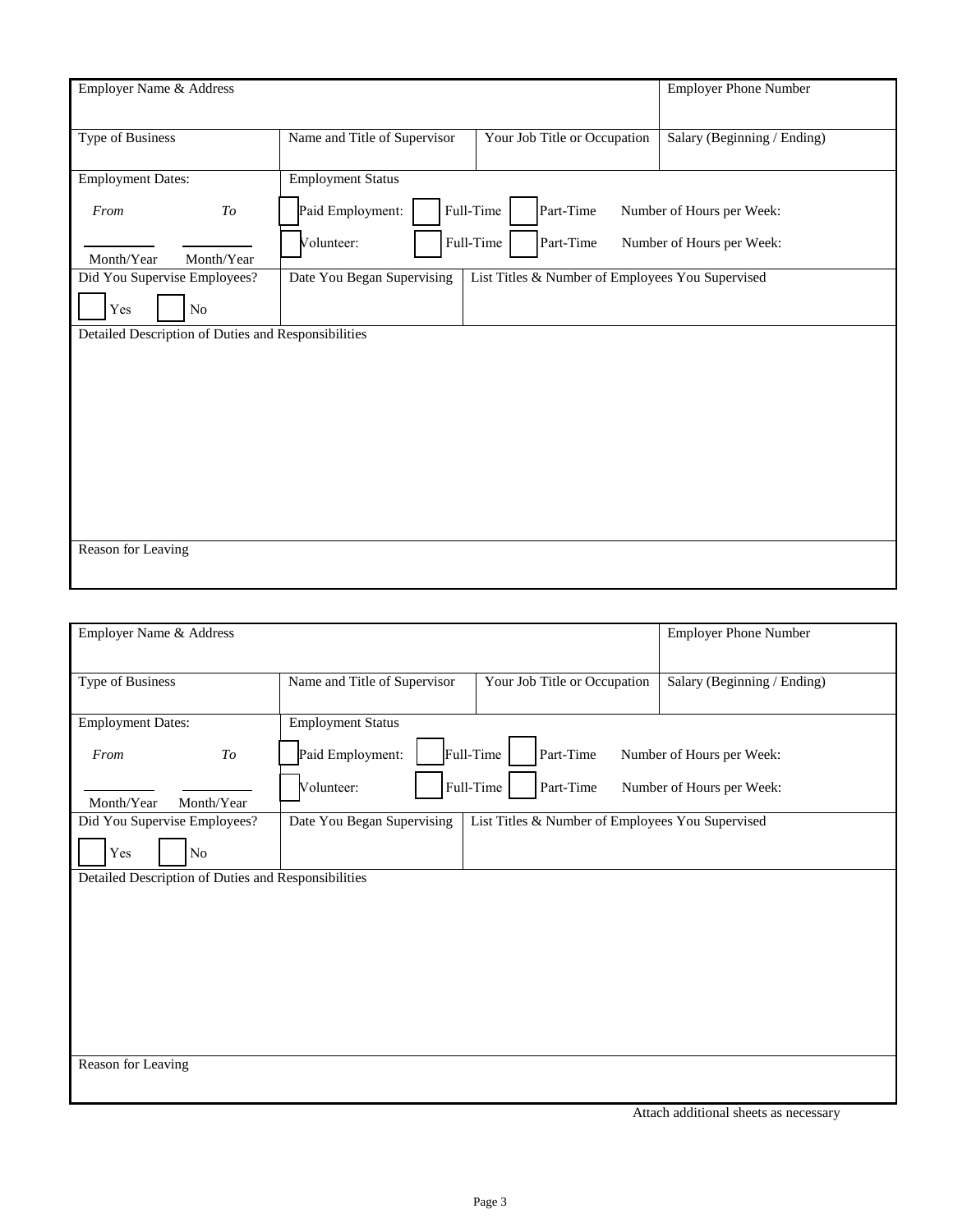### **EDUCATION**

Did you receive a high school diploma or high school equivalency diploma (GED)  $\begin{bmatrix} YES \\ YES \end{bmatrix}$ 

Highest Grade Completed

Name of High School/City/State

| College Name & Address | Field(s) of Study<br>Major / Minor | <b>Credit Hours</b><br>Semester / Quarter | Dates of Attendance<br>MM/YY - MM/YY | Type of Degree |
|------------------------|------------------------------------|-------------------------------------------|--------------------------------------|----------------|
|                        |                                    |                                           |                                      |                |
|                        |                                    |                                           |                                      |                |

| Business, Vocational & Technical<br>Schools & Additional Training | Course of Study | Number of Weeks<br>Attended | Dates of Attendance<br>$MM/YY - MM/YY$ | Number of Hours<br>per Day |
|-------------------------------------------------------------------|-----------------|-----------------------------|----------------------------------------|----------------------------|
|                                                                   |                 |                             |                                        |                            |
|                                                                   |                 |                             |                                        |                            |
|                                                                   |                 |                             |                                        |                            |
|                                                                   |                 |                             |                                        |                            |

#### **MILITARY SERVICE**

| Were you in the U.S. Armed Forces? | If so, what branch?                                  |
|------------------------------------|------------------------------------------------------|
|                                    |                                                      |
| Date of Last Separation            |                                                      |
| Rate or Rank at Discharge          | Service Number and the service of the service Number |

List duties of your military service, including special training:

Have you taken any training under the G.I. Bill of Rights? If yes, what training did you take?